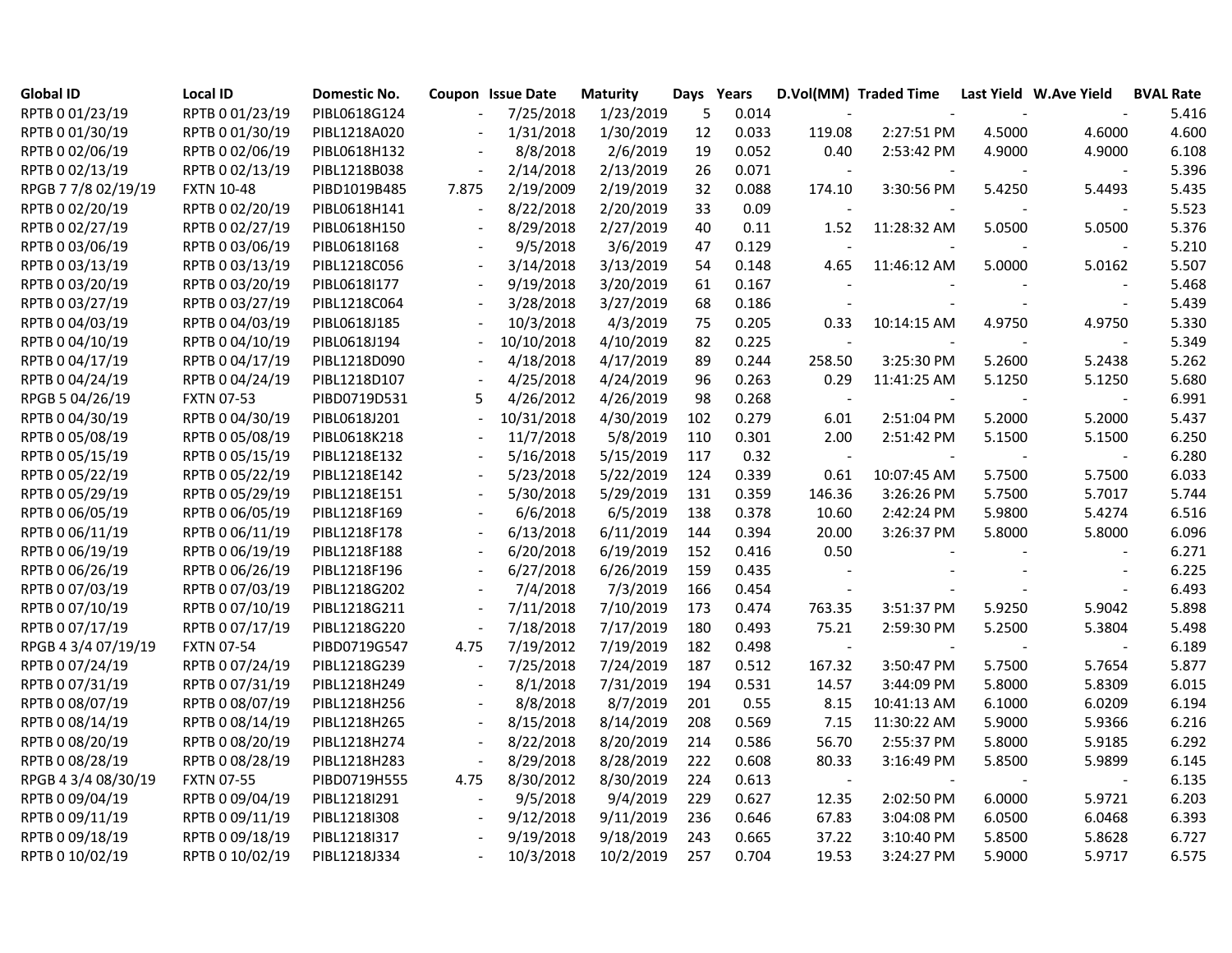| <b>Global ID</b>     | <b>Local ID</b>   | Domestic No. |                | <b>Coupon Issue Date</b> | <b>Maturity</b> | Days Years |       |                          | D.Vol(MM) Traded Time |        | Last Yield W.Ave Yield   | <b>BVAL Rate</b> |
|----------------------|-------------------|--------------|----------------|--------------------------|-----------------|------------|-------|--------------------------|-----------------------|--------|--------------------------|------------------|
| RPTB 0 10/09/19      | RPTB 0 10/09/19   | PIBL1218J343 | $\blacksquare$ | 10/10/2018               | 10/9/2019       | 264        | 0.723 | 60.00                    | 11:14:57 AM           | 6.0500 | 6.0500                   | 6.110            |
| RPTB 0 10/16/19      | RPTB 0 10/16/19   | PIBL1218J352 |                | 10/17/2018               | 10/16/2019      | 271        | 0.742 | 38.63                    | 2:43:55 PM            | 6.0750 | 6.0458                   | 6.938            |
| RPTB 0 10/23/19      | RPTB 0 10/23/19   | PIBL1218J361 |                | 10/24/2018               | 10/23/2019      | 278        | 0.761 | 17.95                    | 10:25:42 AM           | 6.0500 | 6.0500                   | 6.210            |
| RPTB 0 10/30/19      | RPTB 0 10/30/19   | PIBL1218J370 |                | 10/31/2018               | 10/30/2019      | 285        | 0.78  | $\sim$                   |                       |        |                          | 6.285            |
| RPTB 0 11/06/19      | RPTB 0 11/06/19   | PIBL1218K387 |                | 11/7/2018                | 11/6/2019       | 292        | 0.799 | 148.85                   | 3:56:01 PM            | 5.9500 | 5.9647                   | 6.002            |
| RPTB 0 11/13/19      | RPTB 0 11/13/19   | PIBL1218K396 |                | 11/14/2018               | 11/13/2019      | 299        | 0.819 | 2.07                     | 9:48:59 AM            | 6.0000 | 6.0000                   | 6.150            |
| RPTB 0 11/20/19      | RPTB 0 11/20/19   | PIBL1218K403 |                | 11/21/2018               | 11/20/2019      | 306        | 0.838 | 65.38                    | 3:07:28 PM            | 6.0000 | 5.9975                   | 6.076            |
| RPGB 37/8 11/22/19   | <b>FXTN 07-56</b> | PIBD0719K560 | 3.875          | 11/22/2012               | 11/22/2019      | 308        | 0.843 | 1035.21                  | 3:04:10 PM            | 6.0000 | 5.9793                   | 5.987            |
| RPTB 0 11/27/19      | RPTB 0 11/27/19   | PIBL1218K412 |                | 11/28/2018               | 11/27/2019      | 313        | 0.857 | $\overline{\phantom{a}}$ |                       |        | $\overline{\phantom{a}}$ | 6.152            |
| RPTB 0 12/04/19      | RPTB 0 12/04/19   | PIBL1218L420 |                | 12/5/2018                | 12/4/2019       | 320        | 0.876 | 34.26                    | 3:14:25 PM            | 5.9150 | 5.9496                   | 6.050            |
| RPTB 0 12/11/19      | RPTB 0 12/11/19   | PIBL1218L439 |                | 12/12/2018               | 12/11/2019      | 327        | 0.895 | 3.01                     | 3:52:22 PM            | 6.0500 | 5.9761                   | 6.224            |
| RPTB 0 01/08/20      | RPTB 0 01/08/20   | PIBL1219A019 | $\sim$         | 1/9/2019                 | 1/8/2020        | 355        | 0.972 | 60.32                    | 3:09:15 PM            | 6.0000 | 5.9520                   | 6.193            |
| RPGB 3 3/8 01/12/20  | <b>FXTN 03-22</b> | PIBD0320A229 | 3.375          | 1/12/2017                | 1/12/2020       | 359        | 0.983 | 20.00                    | 10:33:32 AM           | 6.1000 | 6.1000                   | 6.077            |
| RPTB 0 01/15/20      | RPTB 0 01/15/20   | PIBL1219A028 |                | 1/16/2019                | 1/15/2020       | 362        | 0.991 | 74.19                    | 3:49:09 PM            | 6.0000 | 5.9899                   | 6.167            |
| RPGB 7 3/4 02/18/20  | <b>FXTN 10-50</b> | PIBD1020B508 | 7.75           | 2/18/2010                | 2/18/2020       | 396        | 1.084 | $\blacksquare$           |                       |        |                          | 6.223            |
| RPGB 4 1/4 04/11/20  | RTB 03-08         | PIID0320D087 | 4.25           | 4/11/2017                | 4/11/2020       | 449        | 1.229 | 47.10                    | 3:39:04 PM            | 6.0600 | 6.0546                   | 6.078            |
| RPGB 7 1/4 08/19/20  | RTB 10-01         | PIID1020H015 | 7.25           | 8/19/2010                | 8/19/2020       | 579        | 1.585 | $\overline{\phantom{a}}$ |                       |        |                          | 6.208            |
| RPGB 3 3/8 08/20/20  | <b>FXTN 05-73</b> | PIBD0520H735 | 3.375          | 8/20/2015                | 8/20/2020       | 580        | 1.588 | 59.92                    | 3:37:52 PM            | 6.1500 | 6.1276                   | 6.169            |
| RPGB 6 1/8 09/16/20  | <b>FXTN 10-51</b> | PIBD1020I510 | 6.125          | 9/16/2010                | 9/16/2020       | 607        | 1.662 |                          |                       |        |                          | 6.302            |
| RPGB 5 7/8 12/16/20  | <b>FXTN 10-52</b> | PIBD1020L525 | 5.875          | 12/16/2010               | 12/16/2020      | 698        | 1.911 | $\overline{\phantom{a}}$ |                       | $\sim$ | $\blacksquare$           | 6.470            |
| RPGB 4 1/4 01/25/21  | <b>FXTN 03-23</b> | PIBD0321A236 | 4.25           | 1/25/2018                | 1/25/2021       | 738        | 2.021 | 40.00                    | 2:00:53 PM            | 6.0750 | 6.0750                   | 6.187            |
| RPGB 7 3/8 03/03/21  | RTB 10-02         | PIID1021C027 | 7.375          | 3/3/2011                 | 3/3/2021        | 775        | 2.122 | $\sim$                   | $\sim$                | $\sim$ | $\sim$                   | 6.092            |
| RPGB 3 1/2 03/20/21  | <b>FXTN 07-57</b> | PIBD0721C574 | 3.5            | 3/20/2014                | 3/20/2021       | 792        | 2.168 | 2.80                     | 9:35:10 AM            | 6.1000 | 6.1000                   | 6.170            |
| RPGB 6 1/2 04/28/21  | <b>FXTN 10-53</b> | PIBD1021D531 | 6.5            | 4/28/2011                | 4/28/2021       | 831        | 2.275 | 10.00                    | 9:32:00 AM            | 6.3750 | 6.3750                   | 6.738            |
| RPGB 4 7/8 06/13/21  | RTB 03-09         | PIID0321F092 | 4.875          | 6/13/2018                | 6/13/2021       | 877        | 2.401 | 66.54                    | 3:40:18 PM            | 6.1000 | 6.0996                   | 6.128            |
| RPGB 5 3/4 10/20/21  | RTB 10-03         | PIID1021J039 | 5.75           | 10/20/2011               | 10/20/2021 1006 |            | 2.754 | $\blacksquare$           |                       |        |                          | 6.182            |
| RPGB 5 3/4 11/24/21  | <b>FXTN 10-55</b> | PIBD1021K551 | 5.75           | 11/24/2011               | 11/24/2021 1041 |            | 2.85  | 0.50                     | 11:39:54 AM           | 6.1500 | 6.1500                   | 6.332            |
| RPGB 63/801/19/22    | <b>FXTN 10-54</b> | PIBD1022G545 | 6.375          | 7/19/2011                | 1/19/2022 1097  |            | 3.003 | 5.50                     | 10:26:29 AM           | 6.1600 | 6.1600                   | 6.640            |
| RPGB 4 01/26/22      | <b>FXTN 05-74</b> | PIBD0522A747 | 4              | 1/26/2017                | 1/26/2022 1104  |            | 3.023 | 16.00                    | 2:59:37 PM            | 6.1500 | 6.1500                   | 6.265            |
| RPGB 15 03/14/22     | <b>FXTN 20-02</b> | PIBD2022C021 | 15             | 3/14/2002                | 3/14/2022 1151  |            | 3.151 | $\overline{\phantom{a}}$ |                       |        |                          | 5.754            |
| RPGB 4 7/8 08/02/22  | <b>FXTN 10-56</b> | PIBD1022H562 | 4.875          | 8/2/2012                 | 8/2/2022 1292   |            | 3.537 |                          |                       |        |                          | 6.554            |
| RPGB 4 3/4 09/13/22  | <b>FXTN 10-57</b> | PIBD1022I570 | 4.75           | 9/13/2012                | 9/13/2022 1334  |            | 3.652 |                          |                       |        |                          | 6.465            |
| RPGB 12 3/4 10/17/22 | <b>FXTN 20-03</b> | PIBD2022J033 | 12.75          | 10/17/2002               | 10/17/2022 1368 |            | 3.745 | $\overline{\phantom{a}}$ |                       | $\sim$ | $\overline{a}$           | 6.369            |
| RPGB 4 5/8 12/04/22  | RTB 05-11         | PIID0522L114 | 4.625          | 12/4/2017                | 12/4/2022 1416  |            | 3.877 | 17.82                    | 3:09:13 PM            | 6.2000 | 6.1625                   | 6.200            |
| RPGB 4 12/06/22      | <b>FXTN 10-58</b> | PIBD1022L585 | 4              | 12/6/2012                | 12/6/2022 1418  |            | 3.882 |                          |                       |        |                          | 6.357            |
| RPGB 13 02/20/23     | <b>FXTN 20-04</b> | PIBD2023B048 | 13             | 2/20/2003                | 2/20/2023 1494  |            | 4.09  | $\sim$                   | $\blacksquare$        | $\sim$ | $\blacksquare$           | 6.383            |
| RPGB 5 1/2 03/08/23  | <b>FXTN 05-75</b> | PIBD0523C752 | 5.5            | 3/8/2018                 | 3/8/2023 1510   |            | 4.134 | 2956.22                  | 3:58:55 PM            | 6.1875 | 6.1839                   | 6.188            |
| RPGB 3 1/2 04/21/23  | <b>FXTN 07-58</b> | PIBD0723D588 | 3.5            | 4/21/2016                | 4/21/2023 1554  |            | 4.255 | 9.74                     | 11:21:48 AM           | 6.2500 | 6.2500                   | 6.272            |
| RPGB 11 7/8 05/29/23 | <b>FXTN 20-05</b> | PIBD2023E054 | 11.875         | 5/29/2003                | 5/29/2023 1592  |            | 4.359 |                          |                       |        | $\blacksquare$           | 6.378            |
| RPGB 3 1/4 08/15/23  | RTB 10-04         | PIID1023H046 | 3.25           | 8/15/2013                | 8/15/2023 1670  |            | 4.572 | 28.88                    | 3:32:11 PM            | 6.2500 | 6.2646                   | 6.350            |